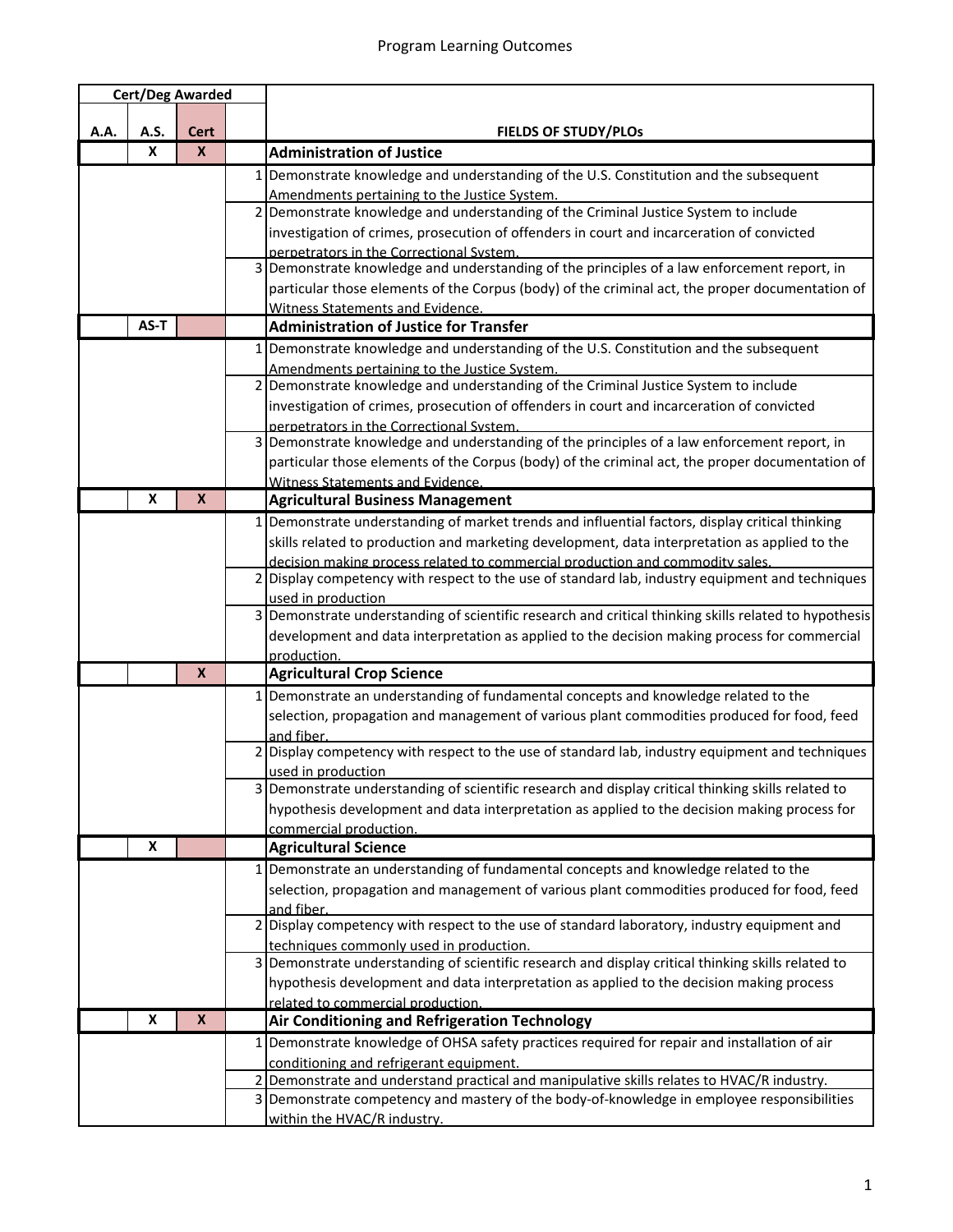|      | X                  | X                         | <b>Alcohol and Drug Studies</b>                                                                                              |
|------|--------------------|---------------------------|------------------------------------------------------------------------------------------------------------------------------|
|      |                    |                           | Demonstrate understanding of the physical and psychological disease of addiction.                                            |
|      |                    |                           | 2 Demonstrate an understanding of counseling theory used in addiction counseling.                                            |
|      |                    |                           | 3 Demonstrate critical thinking and skills to intervene with an addict and the codependent family.                           |
| AA-T |                    |                           | <b>Anthropology for Transfer</b>                                                                                             |
|      |                    |                           | 1 Global Cultural Diversity by recognizing the various social institutions, linguistic                                       |
|      |                    |                           | diversity, the ways societies have adapted to different environments, and modern and                                         |
|      |                    |                           |                                                                                                                              |
|      |                    |                           | traditional health care system. (Cultural Anthropology);                                                                     |
|      |                    |                           | 2 Global Biological Diversity by critically analyzing the evolutionary history of humankind                                  |
|      |                    |                           | through the fossil record, and the current biological diversity based on scientific                                          |
|      |                    |                           | evidence of environmental adaptation and the study of genetics. (Biological/Physical                                         |
|      |                    |                           | Anthropology);                                                                                                               |
|      |                    |                           | 3 Cultural change and development by comparing and contrasting the different stages of                                       |
|      |                    |                           | cultural development at various geographic regions of the world and the causal factors                                       |
|      |                    |                           | that lead towards civilizations, monumental architecture, writing, and social                                                |
|      |                    |                           | stratification. (Archaeology);                                                                                               |
|      |                    |                           | Comparing and contrasting the Indigenous Cultures of North America, their prehistory,                                        |
|      |                    |                           | language and social diversity, mythology, and adaptation to a diverse geography and                                          |
|      |                    |                           | environment. (American Indian Studies)                                                                                       |
|      |                    | $\boldsymbol{x}$          | <b>Apprenticeship - Control Operator</b>                                                                                     |
|      |                    |                           | 1 Students will receive positive apprentice evaluations on coursework, safety practices, and                                 |
|      |                    |                           | curriculum applications.                                                                                                     |
|      |                    |                           | 2 Students will be prepared to take the senior apprentice certification at the completion of one                             |
|      |                    |                           | half of the program (ELTT 101-104) and the completion of 4,000 of the on-the-job training                                    |
|      |                    |                           | hours                                                                                                                        |
|      |                    |                           | 3 Students will be prepared through the completion of classroom instruction and 8,000 of the on-                             |
|      |                    |                           | the-job training hours to successfully pass the State of California journeyman examination and                               |
|      | X                  | $\boldsymbol{\mathsf{X}}$ | receive the journeyman certification                                                                                         |
|      |                    |                           | Apprenticeship - Electrician<br>1 Students will receive positive apprentice evaluations on coursework, safety practices, and |
|      |                    |                           | curriculum applications.                                                                                                     |
|      |                    |                           | 2 Students will be prepared to take the senior apprentice certification at the completion of one                             |
|      |                    |                           | half of the program (ELTT 101-104) and the completion of 4,000 of the on-the-job training                                    |
|      |                    |                           | hours.                                                                                                                       |
|      |                    |                           | 3 Students will be prepared through the completion of classroom instruction and 8,000 of the on-                             |
|      |                    |                           | the-job training hours to successfully pass the State of California journeyman examination and                               |
|      |                    |                           | receive the iournevman certification.                                                                                        |
|      | $\pmb{\mathsf{X}}$ | $\boldsymbol{x}$          | <b>Apprenticeship - Generation Mechanic</b>                                                                                  |
|      |                    |                           | 1 Students will receive positive apprentice evaluations on coursework, safety practices, and                                 |
|      |                    |                           | curriculum applications.<br>2 Students will be prepared to take the senior apprentice certification at the completion of one |
|      |                    |                           | half of the program (ELTT 101-104) and the completion of 4,000 of the on-the-job training                                    |
|      |                    |                           | hours.                                                                                                                       |
|      |                    |                           | 3 Students will be prepared through the completion of classroom instruction and 8,000 of the on-                             |
|      |                    |                           | the-job training hours to successfully pass the State of California journeyman examination and                               |
|      |                    |                           | receive the journeyman certification.                                                                                        |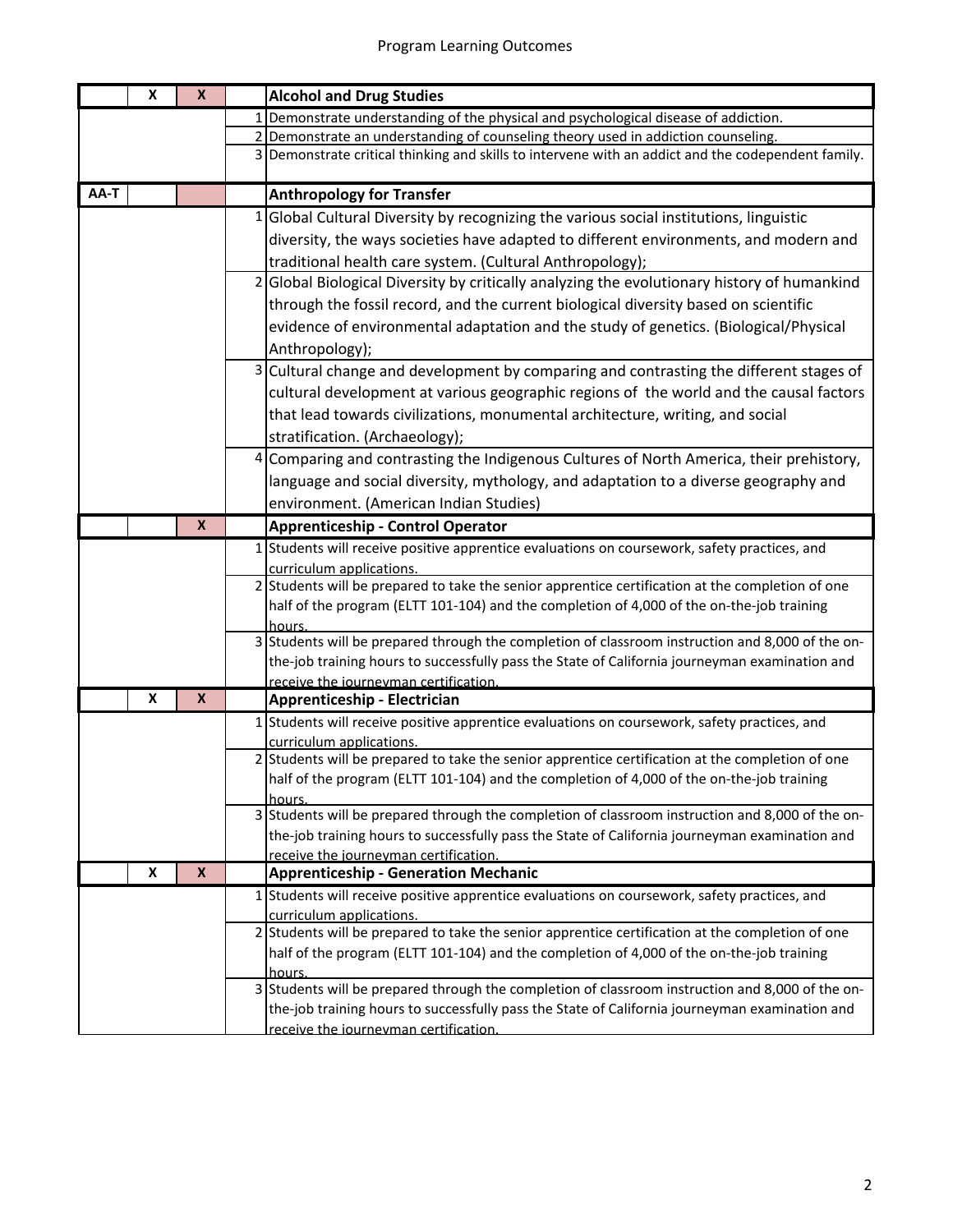|   | $\boldsymbol{X}$ | <b>Apprenticeship - Hydro Operator</b>                                                                                                  |
|---|------------------|-----------------------------------------------------------------------------------------------------------------------------------------|
|   |                  | 1 Students will receive positive apprentice evaluations on coursework, safety practices, and                                            |
|   |                  | curriculum applications.                                                                                                                |
|   |                  | 2 Students will be prepared to take the senior apprentice certification at the completion of one                                        |
|   |                  | half of the program (ELTT 101-104) and the completion of 4,000 of the on-the-job training                                               |
|   |                  | hours.                                                                                                                                  |
|   |                  | 3 Students will be prepared through the completion of classroom instruction and 8,000 of the on-                                        |
|   |                  | the-job training hours to successfully pass the State of California journeyman examination and                                          |
|   |                  | receive the journeyman certification.                                                                                                   |
|   | $\mathsf{x}$     | <b>Apprenticeship - Instrument Technician</b>                                                                                           |
|   |                  | 1 Students will receive positive apprentice evaluations on coursework, safety practices, and                                            |
|   |                  | curriculum applications.                                                                                                                |
|   |                  | 2 Students will be prepared to take the senior apprentice certification at the completion of one                                        |
|   |                  | half of the program (ELTT 101-104) and the completion of 4,000 of the on-the-job training                                               |
|   |                  | hours.                                                                                                                                  |
|   |                  | 3 Students will be prepared through the completion of classroom instruction and 8,000 of the on-                                        |
|   |                  | the-job training hours to successfully pass the State of California journeyman examination and                                          |
|   |                  | receive the journeyman certification.                                                                                                   |
| x | X                | Apprenticeship - Meter Technician                                                                                                       |
|   |                  | 1 Students will receive positive apprentice evaluations on coursework, safety practices, and                                            |
|   |                  | curriculum applications.                                                                                                                |
|   |                  | 2 Students will be prepared to take the senior apprentice certification at the completion of one                                        |
|   |                  | half of the program (ELTT 101-104) and the completion of 4,000 of the on-the-job training                                               |
|   |                  | hours.                                                                                                                                  |
|   |                  | 3 Students will be prepared through the completion of classroom instruction and 8,000 of the on-                                        |
|   |                  | the-job training hours to successfully pass the State of California journeyman examination and                                          |
| x | X                | receive the journeyman certification.                                                                                                   |
|   |                  | <b>Apprenticeship - Power Lineman</b>                                                                                                   |
|   |                  | 1 Students will receive positive apprentice evaluations on coursework, safety practices, and                                            |
|   |                  | curriculum applications.<br>2 Students will be prepared to take the senior apprentice certification at the completion of one            |
|   |                  | half of the program (ELTT 101-104) and the completion of 4,000 of the on-the-job training                                               |
|   |                  | hours.                                                                                                                                  |
|   |                  | 3 Students will be prepared through the completion of classroom instruction and 8,000 of the on-                                        |
|   |                  | the-job training hours to successfully pass the State of California journeyman examination and                                          |
|   |                  | receive the journeyman certification.                                                                                                   |
| X | $\pmb{\times}$   | Apprenticeship - Relays Technician                                                                                                      |
|   |                  | 1 Students will receive positive apprentice evaluations on coursework, safety practices, and                                            |
|   |                  | curriculum applications.                                                                                                                |
|   |                  | 2 Students will be prepared to take the senior apprentice certification at the completion of one                                        |
|   |                  | half of the program (ELTT 101-104) and the completion of 4,000 of the on-the-job training                                               |
|   |                  | hours.                                                                                                                                  |
|   |                  |                                                                                                                                         |
|   |                  | 3 Students will be prepared through the completion of classroom instruction and 8,000 of the on-                                        |
|   |                  | the-job training hours to successfully pass the State of California journeyman examination and                                          |
|   |                  | receive the iournevman certification.                                                                                                   |
| X | X                | Apprenticeship - SCADA/Telecommunications Tech                                                                                          |
|   |                  | 1 Students will receive positive apprentice evaluations on coursework, safety practices, and                                            |
|   |                  | curriculum applications.                                                                                                                |
|   |                  | 2 Students will be prepared to take the senior apprentice certification at the completion of one                                        |
|   |                  | half of the program (ELTT 101-104) and the completion of 4,000 of the on-the-job training                                               |
|   |                  | hours.                                                                                                                                  |
|   |                  | 3 Students will be prepared through the completion of classroom instruction and 8,000 of the on-                                        |
|   |                  | the-job training hours to successfully pass the State of California journeyman examination and<br>receive the journeyman certification. |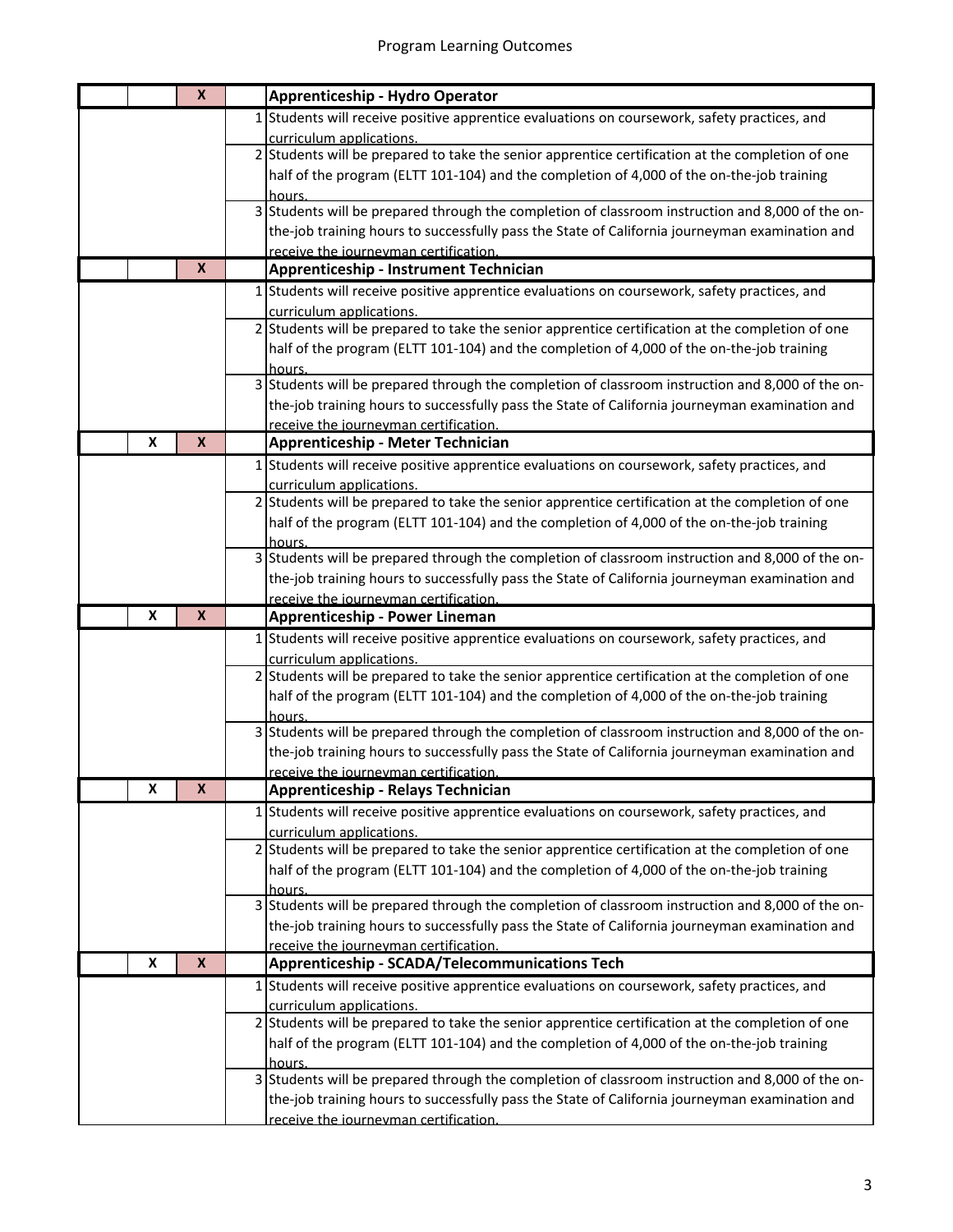|   | X | $\boldsymbol{x}$ |    | <b>Apprenticeship - Substation-Electrician</b>                                                                                     |
|---|---|------------------|----|------------------------------------------------------------------------------------------------------------------------------------|
|   |   |                  |    | 1 Students will receive positive apprentice evaluations on coursework, safety practices, and                                       |
|   |   |                  |    | curriculum applications.                                                                                                           |
|   |   |                  |    | 2 Students will be prepared to take the senior apprentice certification at the completion of one                                   |
|   |   |                  |    | half of the program (ELTT 101-104) and the completion of 4,000 of the on-the-job training                                          |
|   |   |                  |    | hours.                                                                                                                             |
|   |   |                  |    | 3 Students will be prepared through the completion of classroom instruction and 8,000 of the on-                                   |
|   |   |                  |    | the-job training hours to successfully pass the State of California journeyman examination and                                     |
|   |   |                  |    | receive the journeyman certification.                                                                                              |
|   |   | $\mathsf{x}$     |    | <b>Apprenticeship - Telecommunications Technician</b>                                                                              |
|   |   |                  |    | 1 Students will receive positive apprentice evaluations on coursework, safety practices, and                                       |
|   |   |                  |    | curriculum applications.                                                                                                           |
|   |   |                  |    | 2 Students will be prepared to take the senior apprentice certification at the completion of one                                   |
|   |   |                  |    | half of the program (ELTT 101-104) and the completion of 4,000 of the on-the-job training                                          |
|   |   |                  |    | hours.<br>3 Students will be prepared through the completion of classroom instruction and 8,000 of the on-                         |
|   |   |                  |    | the-job training hours to successfully pass the State of California journeyman examination and                                     |
|   |   |                  |    | receive the iournevman certification                                                                                               |
|   | X | X                |    | <b>Automotive Technology</b>                                                                                                       |
|   |   |                  |    | 1 Describe the purpose of the fundamental automotive systems                                                                       |
|   |   |                  | 2  | Describe the type of skills needed to be an auto technician                                                                        |
|   |   |                  | 3  | Correctly answer ASE certification test questions that require a knowledge of the major parts                                      |
|   |   |                  |    | and systems of a vehicle                                                                                                           |
| x |   |                  |    | <b>Behavioral Science</b>                                                                                                          |
|   |   |                  |    | 1 Use critical thinking skills regarding the diversity of individuals and groups within the role of                                |
|   |   |                  |    | culture, ethnic and economic factors when describing behaviors, attitudes and feelings of                                          |
|   |   |                  |    | people in society                                                                                                                  |
|   |   |                  |    | 2 Apply critical thinking skills to explain how anthropology, psychology and sociology influence                                   |
|   |   |                  |    | one another as well as individuals and groups in society                                                                           |
|   |   |                  |    | 3 Apply the scientific method to investigate, interpret and discuss Behavioral Science issues and                                  |
|   |   |                  |    | social problems                                                                                                                    |
|   | X | $\boldsymbol{x}$ |    | <b>Building Construction Technology</b>                                                                                            |
|   |   |                  |    | 1 Measure and understand linear dimensions on plans using an architect scale to be able to                                         |
|   |   |                  |    | interpret the actual measurement according to the scale being used.                                                                |
|   |   |                  |    | 2 Perform cost estimates for a construction projects using a local index.                                                          |
|   |   |                  |    | 3 Understand the relationship between tensile strength and compressive strength to understand<br>how they interact under pressure. |
|   |   | X                |    | <b>Build Const Tech - Carpentry Specialization</b>                                                                                 |
|   |   |                  |    | 1 Identify four blueprint symbols and learn their meaning and usage in blueprints; compare the                                     |
|   |   |                  |    | identified symbols to symbols used in other countries in order to understand symbol                                                |
|   |   |                  |    | standardization in the world; measure a linear dimension using an architect scale to be able to                                    |
|   |   |                  |    | interpret the actual measurement according to the scale being used.                                                                |
|   |   |                  |    |                                                                                                                                    |
|   |   |                  |    | 2 Create a reliable cost estimate for a construction project in our county based on square footage                                 |
|   |   |                  |    | and compare the same estimate based on labor and material quantities.                                                              |
|   |   |                  |    |                                                                                                                                    |
|   |   |                  |    | 3 Students will create a layout and analyze it and test it to make sure it is perfectly square.                                    |
|   |   | $\boldsymbol{x}$ |    | <b>Build Const Tech - Concrete Masonry Specialization</b>                                                                          |
|   |   |                  | 11 | Calculate the quantities in cubic yards using the following formula LxWxD/27= cubic yards, to be                                   |
|   |   |                  |    | able to estimate actual quantities and place actual orders.                                                                        |
|   |   |                  |    | 2 Create a reliable cost estimate for a foundation project in our county based on square footage                                   |
|   |   |                  |    | and compare the same estimate based on labor and material quantities.                                                              |
|   |   |                  |    | 3 Students will create a layout and analyze it and test it to make sure it is perfectly square.                                    |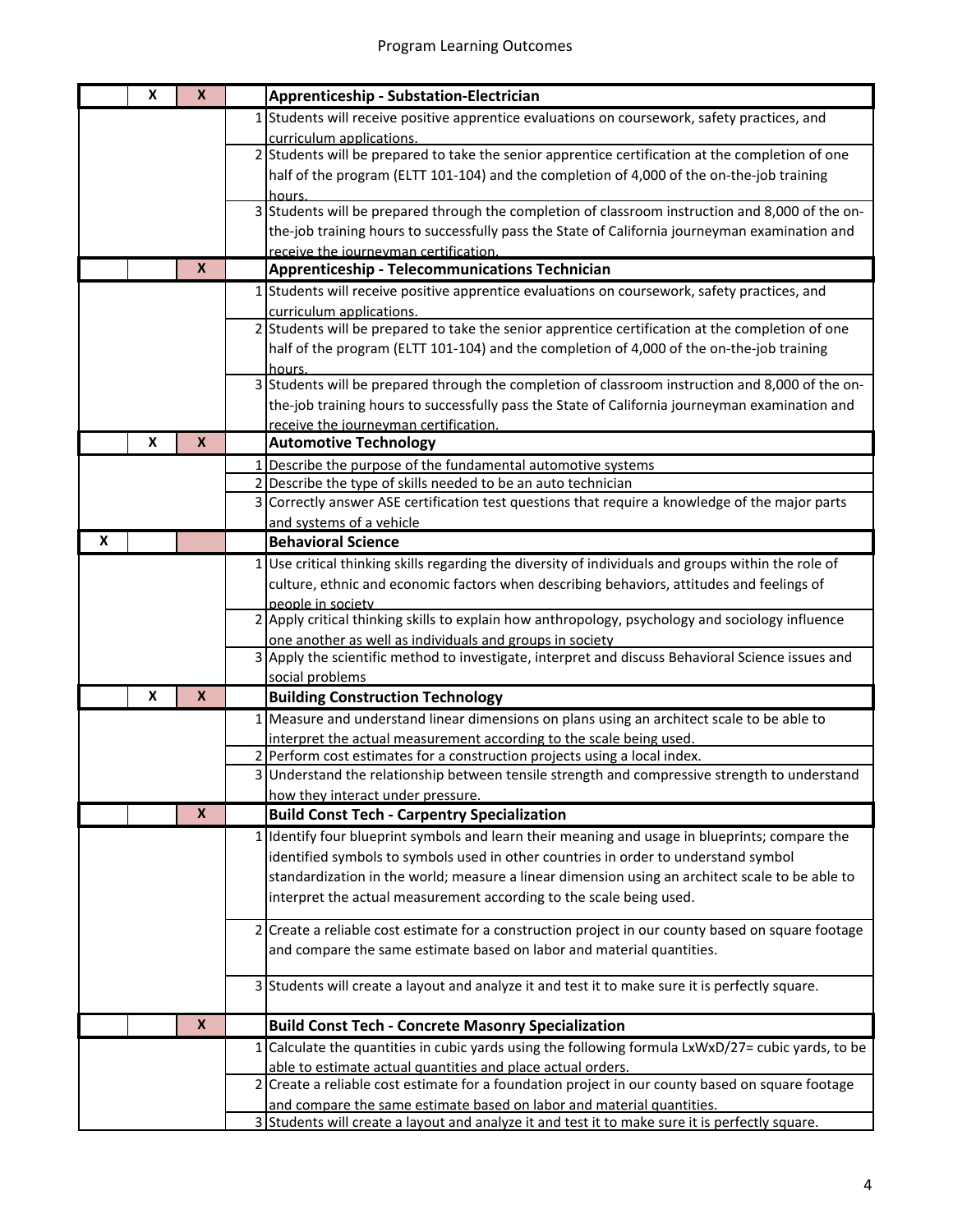| X                  | $\boldsymbol{X}$          | <b>Business Accounting Technician</b>                                                              |
|--------------------|---------------------------|----------------------------------------------------------------------------------------------------|
|                    |                           | 1 Perform effective mathematical calculation in a ten-key calculator.                              |
|                    |                           | 2 Demonstrate organizational skills by creating and storing professional documents in an effective |
|                    |                           | systematic manner.                                                                                 |
|                    |                           | 3 Record and report routine accounting transactions.                                               |
| AS-T               |                           | <b>Business Administration for Transfer</b>                                                        |
|                    |                           | 1 Analyze legal cases and web information sources and effectively communicate the results.         |
|                    |                           | 2 Illustrate basic economic models and use those models to analyze data and reach reasoned         |
|                    |                           | conclusions.                                                                                       |
|                    |                           | 3 Show understanding of accounting information for use in decision-making, controlling, planning   |
|                    |                           | and directing operations.                                                                          |
| X                  | X                         | <b>Business Administrative Assistant</b>                                                           |
|                    |                           | 1 Demonstrate accuracy and speed in the use of a ten-key calculator.                               |
|                    |                           | 2 Apply effective verbal, nonverbal and written communication in a professional manner.            |
|                    |                           | 3 Communicate the importance of soft skills and demonstrate these skills effectively in the        |
|                    |                           | workplace.                                                                                         |
| X                  | $\boldsymbol{X}$          | <b>Business Financial Services</b>                                                                 |
|                    |                           | 1 Analyze legal cases and web information sources and effectively communicate the results.         |
|                    |                           | 2 Illustrate basic economic models and use those models to analyze data and reach reasoned         |
|                    |                           | conclusions.                                                                                       |
|                    |                           | 3 Show understanding of accounting information for use in decision-making, controlling, planning   |
|                    |                           | and directing operations.                                                                          |
| X                  | X                         | <b>Business Management</b>                                                                         |
|                    |                           | 1 Analyze legal cases and web information sources and effectively communicate the results.         |
|                    |                           | 2 Show understanding of accounting information for use in decision-making, controlling, planning   |
|                    |                           | and directing operations.                                                                          |
|                    |                           | 3 Demonstrate an ability to productively work as a team member with people of diverse              |
|                    |                           | experiences and backgrounds.                                                                       |
| X                  | $\boldsymbol{\mathsf{x}}$ | <b>Business Marketing</b>                                                                          |
|                    |                           | 1 Analyze legal cases and web information sources and effectively communicate the results.         |
|                    |                           | 2 Show understanding of accounting information for use in decision-making, controlling, planning   |
|                    |                           | and directing operations.                                                                          |
|                    |                           | 3 Comprehend and utilize the steps of the marketing research process.                              |
| X                  | X                         | <b>Business Office Technician</b>                                                                  |
|                    |                           | 1 Design and create business documents using Microsoft Office Suite.                               |
|                    |                           | 2 Apply accurate written, verbal and nonverbal techniques in order to communicate effectively.     |
|                    |                           |                                                                                                    |
|                    | $\boldsymbol{X}$          | 3 Demonstrate the necessary skills to show job readiness.                                          |
|                    |                           | <b>CSU GE-B</b>                                                                                    |
|                    |                           | 1 See GE Program Outcomes/Course Alignment Grid                                                    |
| $\pmb{\mathsf{x}}$ |                           | <b>Child Development</b>                                                                           |
|                    |                           | 1 Exhibit grounding in a child development knowledge base.                                         |
|                    |                           | 2 Demonstrate knowledge in building relationships with children, family and community.             |
|                    |                           | 3 Observe, document, and assess to support young children and families.                            |
|                    |                           | 4 Demonstrate developmentally effective approaches to create positive relationships and            |
|                    |                           | supportive interactions as the foundation in working with children and families from diverse       |
|                    |                           | societies.<br>5 Use content knowledge to build meaningful curriculum                               |
|                    |                           | 6 Demonstrate professionalism                                                                      |
|                    |                           |                                                                                                    |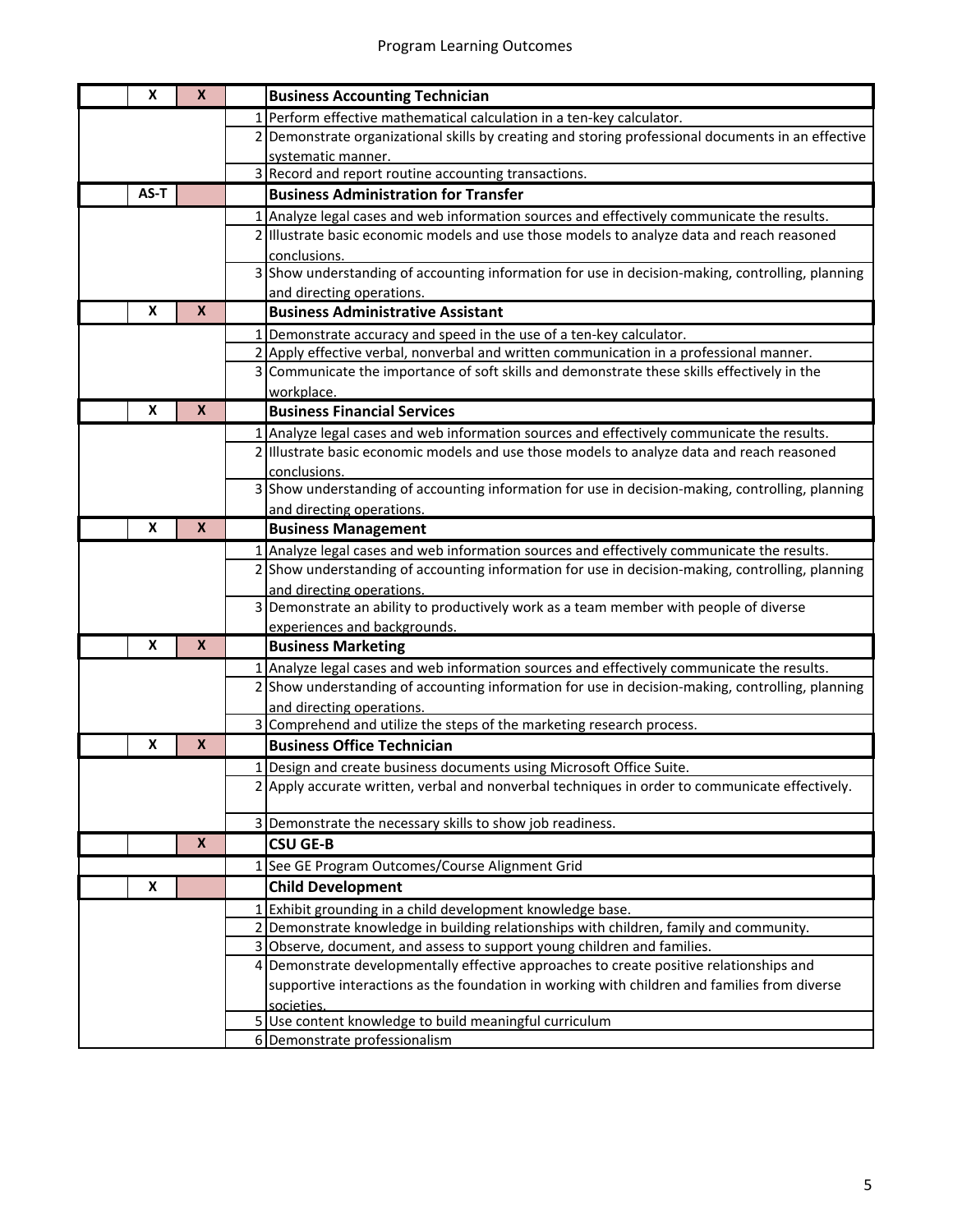|      |   | $\boldsymbol{x}$ | <b>Child Development - Administration Specialization</b>                                                         |
|------|---|------------------|------------------------------------------------------------------------------------------------------------------|
|      |   |                  | 1 Prioritize, organize and manage the logistics of an early Care and Education program including;                |
|      |   |                  | staff training, evaluation, budget, and community relations.                                                     |
|      |   |                  | 2 Supervise staff, assistants, aids, and teachers in an early care and education setting.                        |
|      |   |                  | 3 Create a developmentally appropriate learning environment for children in an early care and                    |
|      |   |                  | education setting.                                                                                               |
|      |   |                  | 4 Assess the development of children for the purposes of curriculum planning and                                 |
|      |   |                  | implementation.                                                                                                  |
|      |   |                  | 5 Recognize, integrate and value the individualized needs of the diverse children and their                      |
|      |   |                  | families.                                                                                                        |
|      |   | X                | <b>Child Development - Associate Teacher</b>                                                                     |
|      |   |                  | 1 Describe and apply principles of cognitive, physical, and social emotional development for young               |
|      |   |                  | children birth to adolescence.                                                                                   |
|      |   |                  | 2 Identify components of quality early childhood programs.                                                       |
|      |   |                  | 3 Assist in the planning and implementation of developmentally appropriate activities and                        |
|      |   |                  | environmental design.<br>4 Observe and document children's development in partnership with families for positive |
|      |   |                  | influence on children's development.                                                                             |
|      |   | $\mathsf{x}$     | <b>Child Development - Infant/Toddler Specialization</b>                                                         |
|      |   |                  |                                                                                                                  |
|      |   |                  | 1 Recognize the importance of infancy as a unique time in children's development that requires                   |
|      |   |                  | specialized developmentally appropriate activities, routines, interactions, and guidance.                        |
|      |   |                  | 2 Distinguish the unique needs of children less than three years from older children in areas of                 |
|      |   |                  | health, safety, environmental design, curriculum, and social emotional development.                              |
|      |   |                  | 3 Understands the importance of establishing positive child, family, and provider relationships.                 |
|      |   |                  |                                                                                                                  |
|      |   | $\boldsymbol{x}$ | <b>Child Development - School Age Specialization</b>                                                             |
|      |   |                  | 1 Create appropriate environments for a variety of before and after-school programs, and full day                |
|      |   |                  | programs.                                                                                                        |
|      |   |                  | 2 Demonstrate respectful and positive interactions that value diverse children and families.                     |
|      |   |                  | 3 Demonstrate positive guidance strategies that promote self discipline and positive interactions                |
|      |   |                  | among peers.                                                                                                     |
|      | X | $\mathsf{x}$     | <b>Cisco CCNA Discovery</b>                                                                                      |
|      |   |                  | 1 Demonstrate aptitude and competence for working with Cisco routers, switches and Cisco IOS.                    |
|      |   |                  | 2 Show the practical skills required for associate-level networking support positions.                           |
|      |   |                  | 3 Demonstrate skills necessary to pass two different Cisco certifi-cation exams, CCENT or CCNA.                  |
|      |   |                  |                                                                                                                  |
| X    |   |                  | <b>Communication Arts</b>                                                                                        |
|      |   |                  | 1 Students will be able to construct and articulate a basic case for a parliamentary debate.                     |
|      |   |                  | 2 Students will be able to recognize and avoid using ten logical fallacies during classroom                      |
|      |   |                  | presentations.                                                                                                   |
|      |   |                  | 3 Students will be able to write and submit five properly-worded debate propositions                             |
| AA-T |   |                  | <b>Communication Studies for Transfer</b>                                                                        |
|      |   |                  | 1 Students will be able to construct and articulate a basic case for a parliamentary debate.                     |
|      |   |                  | 2 Students will be able to recognize and avoid using ten logical fallacies during classroom                      |
|      |   |                  | presentations.                                                                                                   |
|      |   |                  | 3 Students will be able to write and submit five properly-worded debate propositions                             |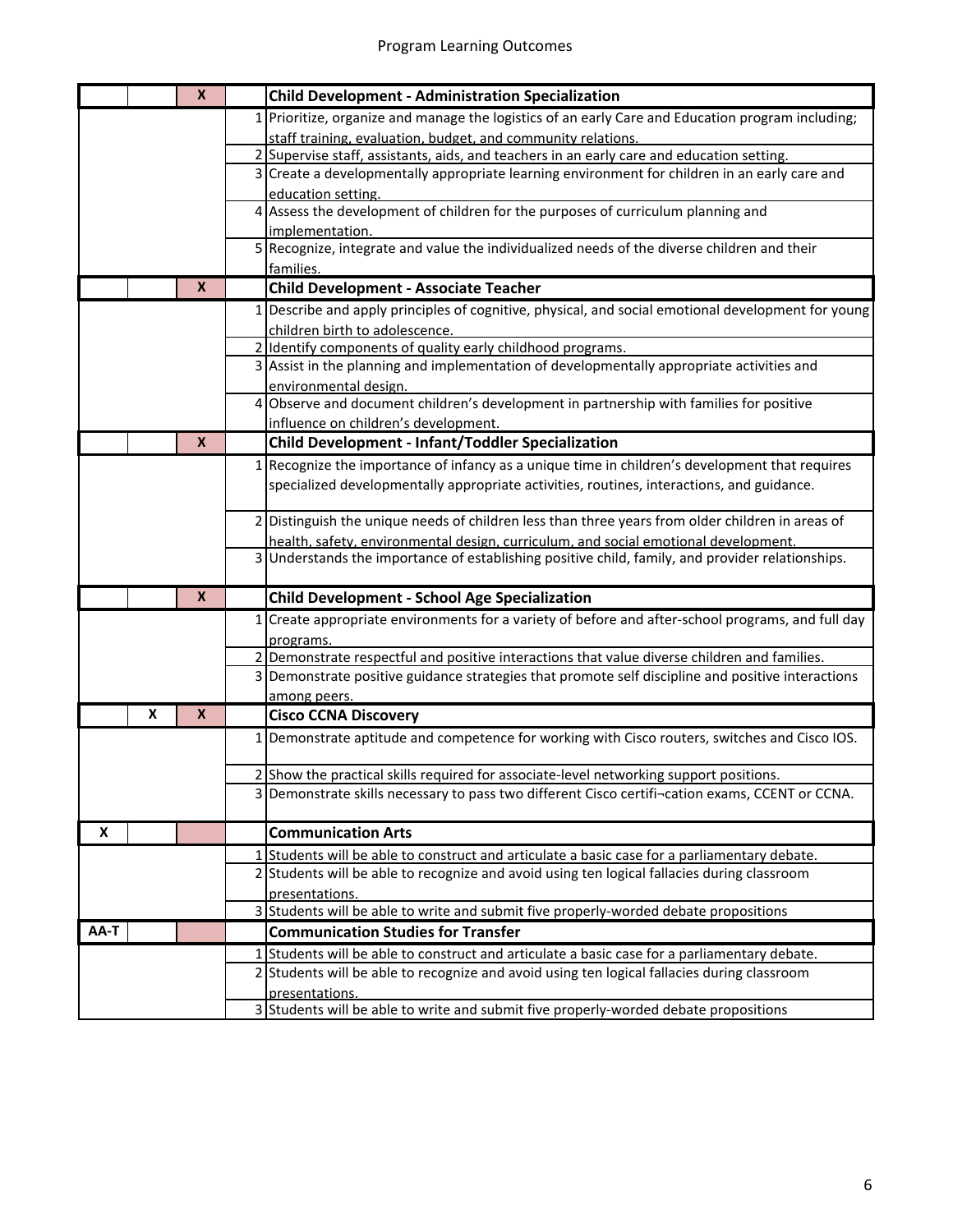| X    |                           |   | <b>Computer Information Systems</b>                                                                                   |
|------|---------------------------|---|-----------------------------------------------------------------------------------------------------------------------|
|      |                           |   | 1 Describe the general characteristics of a computer system and identify types of computer                            |
|      |                           |   | hardware and software and explain their functions.                                                                    |
|      |                           |   | 2 Show understanding of accounting applicable to recording and reporting of business                                  |
|      |                           |   | transactions and show proficiency utilizing computerized financial software.                                          |
|      |                           |   | 3 Create computer programs using a program language that incorporates good design principles                          |
|      |                           |   | and meets specifications.                                                                                             |
| X    |                           |   | <b>Computer Science</b>                                                                                               |
|      |                           |   | 1 Manage a programming project from start to finish, both individually and in teams.                                  |
|      |                           |   | 2 Think critically and utilize qualitative and quantitative reasoning skills to design and implement                  |
|      |                           |   | an effective problem solution.<br>3 Apply algorithmic and symbolic thinking to the problem-solving process.           |
| X    | $\boldsymbol{x}$          |   | <b>Correctional Science</b>                                                                                           |
|      |                           |   |                                                                                                                       |
|      |                           |   | 1 I Identify the basic concepts between Probation and Parole and the role they play in the criminal<br>justice arena. |
|      |                           |   | 2 Identify the methods used and the purposes of institutional safety and how it relates to the                        |
|      |                           |   | structure and organization of inmate control and supervision.                                                         |
|      |                           |   | 3 Identify the various kinds of interventions available and the techniques used in the industry.                      |
|      | $\boldsymbol{\mathsf{x}}$ |   | <b>Court Services Specialist</b>                                                                                      |
|      |                           |   | 1 Design and create business documents using Microsoft Office Suite.                                                  |
|      |                           |   | Apply accurate written, verbal and nonverbal techniques in order to communicate effectively.                          |
|      |                           |   |                                                                                                                       |
|      |                           |   | 3 Demonstrate the ability to work productively as a team member with people of diverse                                |
|      |                           |   | experiences and backgrounds.                                                                                          |
| AS-T |                           |   | <b>Early Childhood Education for Transfer</b>                                                                         |
|      |                           |   | 1 Exhibit grounding in a child development knowledge base.                                                            |
|      |                           |   | 2 Demonstrate knowledge in building relationships with children, family and community.                                |
|      |                           |   | 3 Observe, document, and assess to support young children and families.                                               |
|      |                           |   | 4 Demonstrate developmentally effective approaches to create positive relationships and                               |
|      |                           |   | supportive interactions as the foundation in working with children and families from diverse<br>societies             |
|      |                           |   | 5 Use content knowledge to build meaningful curriculum                                                                |
|      |                           |   | 6 Demonstrate Professionalism                                                                                         |
| X    | X                         |   | <b>Electrical Technology</b>                                                                                          |
|      |                           |   | Demonstrate knowledge of OSH safety practices required installation and repairs of electrical                         |
|      |                           |   | wiring.                                                                                                               |
|      |                           |   | 2 Use written and verbal communication skills to related trade and technical information for                          |
|      |                           |   | blueprint.                                                                                                            |
|      |                           | 3 | Understand and demonstrate the necessary skills to become employed in the electrical field.                           |
|      |                           |   |                                                                                                                       |
|      | $\boldsymbol{x}$          |   | <b>Electrical Technology: Electrical Wiring Specialization</b>                                                        |
|      |                           |   | 1 Service and repair electrical appliances, overprotection devices.                                                   |
|      |                           |   | 2 Safety procedures to install and calculate capacities for light system, motors and transformers.                    |
|      |                           |   | 3 Internship                                                                                                          |
|      | $\boldsymbol{X}$          |   | <b>Electrical Technology: Electronics Specialization</b>                                                              |
|      |                           |   | 1 Assembly Electronic Devices with Instrumentation Circuits.                                                          |
|      |                           |   | 2 Identify logic circuits used on computer and audiovisual equipment.                                                 |
|      |                           |   | 3 Take internship opportunities for work experience and job placement                                                 |
|      | $\boldsymbol{x}$          |   | <b>Electrical Technology: Solar Energy Specialization</b>                                                             |
|      |                           |   | 1 Identify and describe the principles of protovoltaic (solar).                                                       |
|      |                           |   | Describe and explain the National Electrical Codes for solar electrical circuits.                                     |
|      |                           |   | 3 Identify the principles of electrical alternative energy system.                                                    |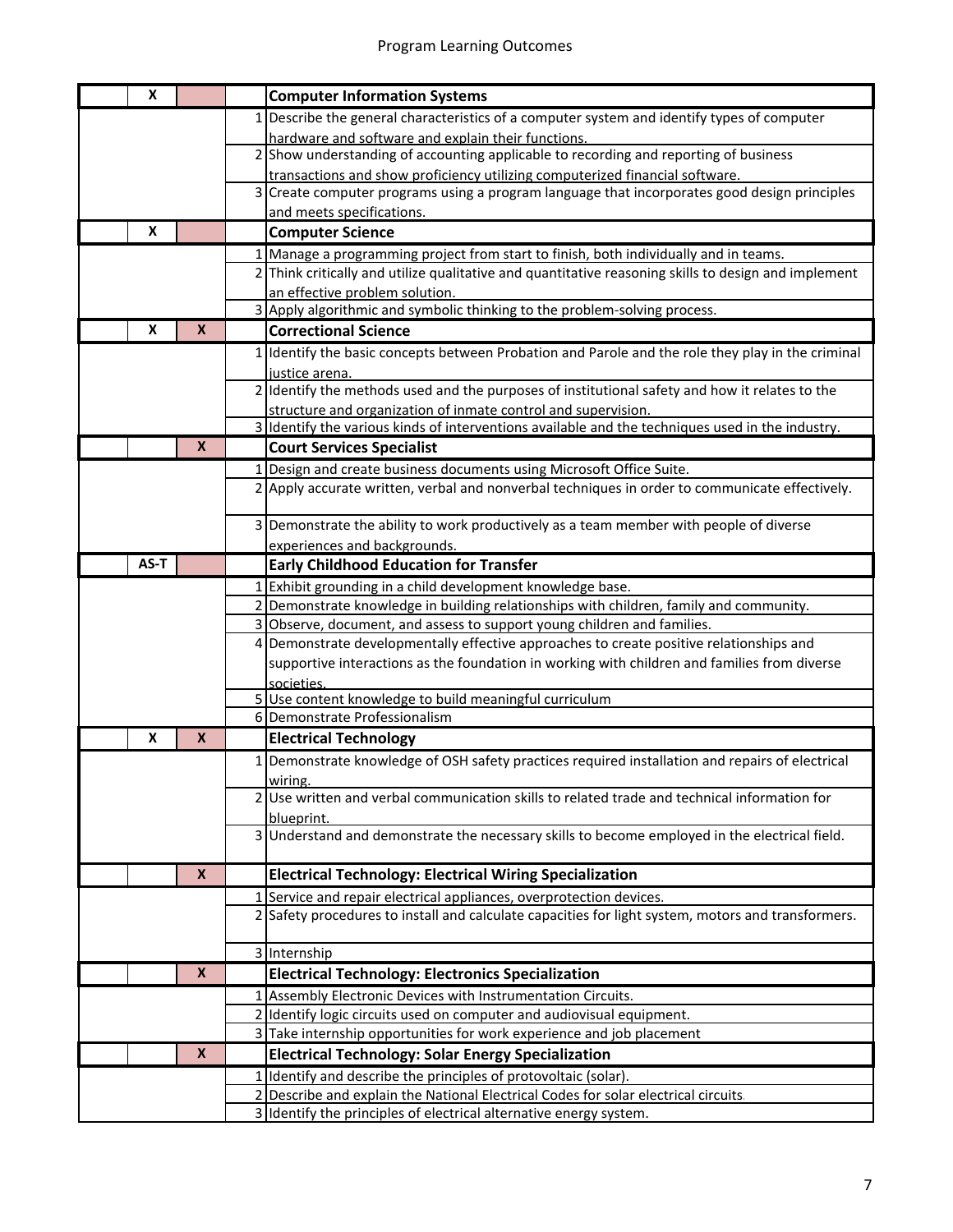|      | X                  | $\boldsymbol{\mathsf{x}}$ |   | <b>Electrical Trades</b>                                                                                                                                                                                |
|------|--------------------|---------------------------|---|---------------------------------------------------------------------------------------------------------------------------------------------------------------------------------------------------------|
|      |                    |                           |   | Demonstrate knowledge of OSH standard safety procedures appropriate to the power utility                                                                                                                |
|      |                    |                           |   | industry. In addition, the student will use mathematical functions pertaining to0 percentages,                                                                                                          |
|      |                    |                           |   | fractions, decimals, weights, measurements, algebraic equations, and fundamentals of                                                                                                                    |
|      |                    |                           |   | geometry annlicable to electrical and electronics.                                                                                                                                                      |
|      |                    |                           | 2 | Describe the functions and characteristic of transmission and distribution system and their                                                                                                             |
|      |                    |                           |   | components which consist of high voltage AC power, electrical diagrams, safety in the                                                                                                                   |
|      |                    |                           |   | workplace, and a section on rope, rigging and hand signals.                                                                                                                                             |
|      |                    |                           |   | 3 Demonstrate and understand the basic introductio0n to framing, setting, guying poles,                                                                                                                 |
|      |                    |                           |   | installation of conductors and grounds and the laying out and constructing of an underground                                                                                                            |
|      | X                  | $\mathsf{x}$              |   | line system.<br><b>Emergency Medical Services</b>                                                                                                                                                       |
|      |                    |                           |   | 1 Students meet or exceed pass rates set for national licensing exam (National Registry).                                                                                                               |
|      |                    |                           | 2 | Students meet or exceed pass rates set for national licensing skills exam (National Registry).                                                                                                          |
|      |                    |                           |   | 3 Students meet the minimal certification standards for ACLS, PALS, and BLS Instructor                                                                                                                  |
|      | X                  | X                         |   | <b>Energy Efficiency Technology</b>                                                                                                                                                                     |
|      |                    |                           |   |                                                                                                                                                                                                         |
|      |                    |                           |   | 1 Calculate the quantities of air leakage in cubic feet per minute using the following formula.<br>2 Create a reliable cost estimate for insulating an attic with loose fill insulation based on square |
|      |                    |                           |   | footage.                                                                                                                                                                                                |
|      |                    |                           |   | 3 Students will perform a duct blaster test to determine leakage of a system.                                                                                                                           |
| AA-T |                    |                           |   | <b>English for Transfer</b>                                                                                                                                                                             |
|      |                    |                           |   | Demonstrate command of rules regarding plagiarism and academic ethics.                                                                                                                                  |
|      |                    |                           |   | 2 Explicate and evaluate textual material in literature and rhetoric.                                                                                                                                   |
|      |                    |                           |   | 3 Produce an effective research paper using logical reasoning and analysis.                                                                                                                             |
|      | <b>ESL Program</b> |                           |   | <b>ESL Program</b>                                                                                                                                                                                      |
|      |                    |                           |   | 1 Students will produce a paragraph (8-10 sentences) that demonstrates their ability to use a                                                                                                           |
|      |                    |                           |   | standard academic organizational pattern, topic sentence, supporting sentences, and                                                                                                                     |
|      |                    |                           |   | concluding sentence using correct grammar and punctuation                                                                                                                                               |
|      |                    |                           |   | 2 Students will produce a speech/presentation (3-5 minutes) that demonstrates their ability to                                                                                                          |
|      |                    |                           |   | communicate the main idea, provide opinions, reasons and examples using clear and accurate                                                                                                              |
|      |                    |                           |   | pronunciation and grammar.                                                                                                                                                                              |
|      |                    |                           |   | 3 Students will produce a graphic organizer based on a reading passage that demonstrates their                                                                                                          |
|      |                    |                           |   | ability to understand the text structure including main ideas and major and minor details.                                                                                                              |
|      |                    |                           |   |                                                                                                                                                                                                         |
|      | X                  | X                         |   | <b>Fire Technology</b>                                                                                                                                                                                  |
|      |                    |                           |   | 1 Students will be able to apply emergency incident management strategies in relationship to                                                                                                            |
|      |                    |                           |   | incident command systems in public and private fire protection careers.                                                                                                                                 |
|      |                    |                           |   | 2 Students will demonstrate management concepts and practices including decision making,                                                                                                                |
|      |                    |                           |   | leader styles, personnel evaluations & counseling techniques.                                                                                                                                           |
|      |                    |                           |   | 3 Demonstrate knowledge of the different types of non-water based fire suppression systems and                                                                                                          |
|      |                    | $\mathsf{x}$              |   | how each is used to extinguish fire.                                                                                                                                                                    |
|      |                    |                           |   | <b>Firefighter I</b>                                                                                                                                                                                    |
|      |                    |                           |   | 1 Students will demonstrate knowledge and appropriate use of fire equipment for a given                                                                                                                 |
|      |                    |                           |   | firefighting scenario.                                                                                                                                                                                  |
|      |                    |                           |   | 2 Students will demonstrate appropriate selection and implementation of firefighting methods                                                                                                            |
|      |                    |                           |   | and application of the Incident Command and Emergency Management Systems.<br>Demonstrate knowledge of the Unified Command system and use of its branches and divisions.                                 |
|      |                    |                           |   |                                                                                                                                                                                                         |
| X    |                    |                           |   | <b>French</b>                                                                                                                                                                                           |
|      |                    |                           |   | 1 Demonstrate the ability to communicate with native speakers of French.                                                                                                                                |
|      |                    |                           |   | 2 Demonstrate cultural awareness.                                                                                                                                                                       |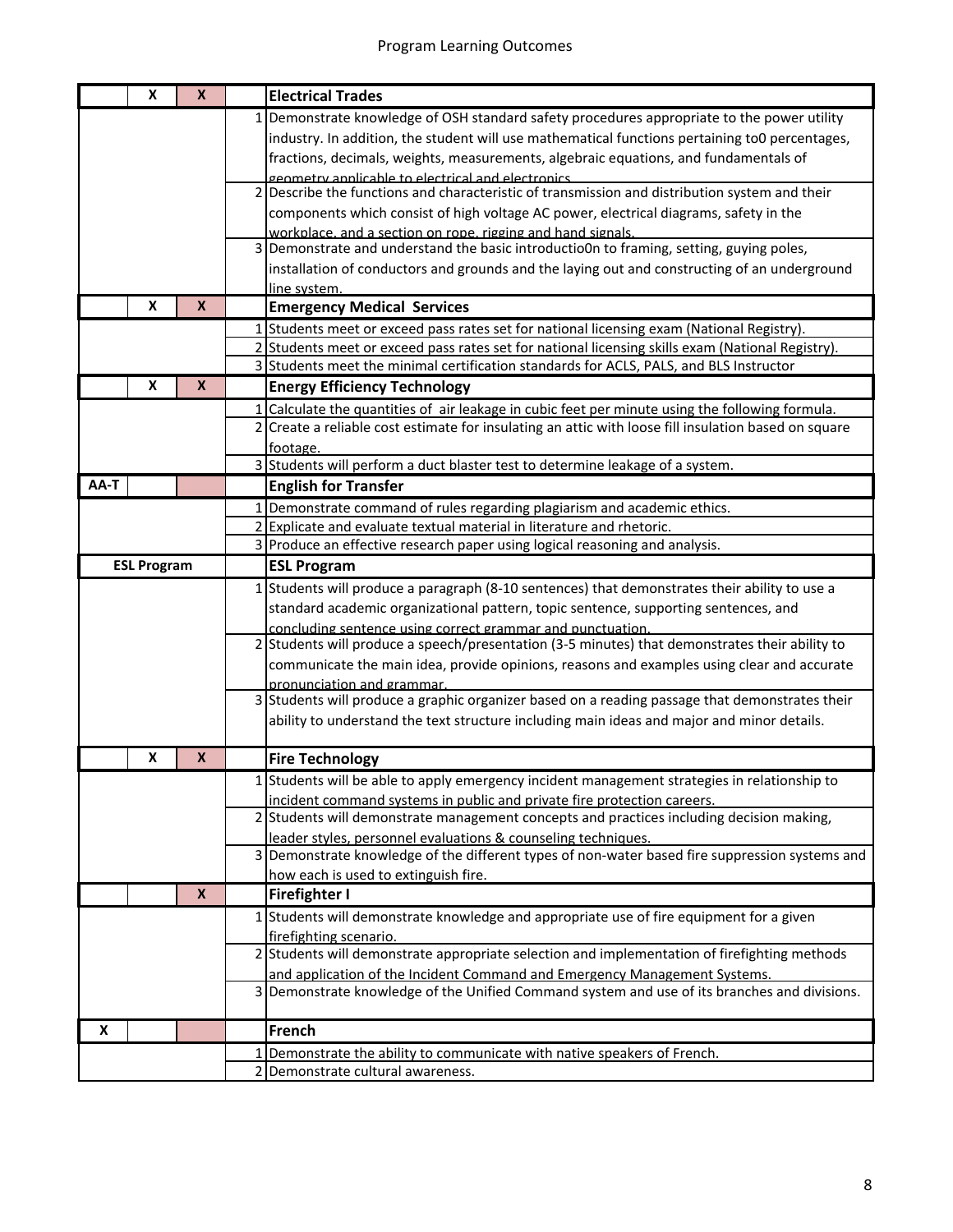|      | X |                    |   | <b>General Science</b>                                                                                                                 |
|------|---|--------------------|---|----------------------------------------------------------------------------------------------------------------------------------------|
|      |   |                    |   | Demonstrate understanding of scientific inquiry. Explain and apply the scientific method.                                              |
|      |   |                    |   | 2 Provide experimental foundation for concepts introduced during lecture. Develop quantitative                                         |
|      |   |                    |   | and qualitative skills of data analysis and ability to observe, interpret, communicate and                                             |
|      |   |                    |   | synthesize various types of information from diverse sources.                                                                          |
|      |   |                    |   | 3 Develop an understanding and appreciation of the natural world and interactions between and                                          |
|      |   |                    |   | among Earth's systems (biosphere, hydrosphere, atmosphere and geosphere) and beyond                                                    |
|      |   |                    |   | (exosphere).                                                                                                                           |
| AA-T |   |                    |   | <b>History for Transfer</b>                                                                                                            |
|      |   |                    |   | 1 Display knowledge of important societies, cultures, people, and events in the history of the                                         |
|      |   |                    |   | world, describing the causes and impacts of key historical events.                                                                     |
|      |   |                    |   | 2 Identify and describe how and why different people, societies, and cultures have interacted with                                     |
|      |   |                    |   | each other and how those interactions changed and influenced human communities in different                                            |
|      |   |                    |   | times and places                                                                                                                       |
|      |   |                    | 3 | Research, evaluate, analyze, and interpret different types of historical texts and information and                                     |
|      |   |                    |   | effectively present conclusions and results in well-crafted oral and/or written forms.                                                 |
| X    |   |                    |   | <b>Humanities</b>                                                                                                                      |
|      |   |                    |   |                                                                                                                                        |
|      |   |                    |   | 1 Student will be able to think critically in reading about topics in philosophy, religion, art and                                    |
|      |   |                    |   | music, thereby identifying problems.<br>2 Demonstrate an awareness of the impact of societal expectations and behaviors on individuals |
|      |   |                    |   |                                                                                                                                        |
|      |   |                    |   | and cultures.<br>3 Analyze, discuss and debate the impact on the development of theory and cultural practices.                         |
|      |   |                    |   |                                                                                                                                        |
|      |   | X                  |   | <b>Intersegmental General Education Transfer Curriculum (IGETC)</b>                                                                    |
|      |   |                    |   | 1 See GE Program Outcomes/Course Alignment Grid                                                                                        |
|      | X |                    |   | Journalism                                                                                                                             |
|      |   |                    |   | Demonstrate the ethical responsibilities and practices of the journalism profession.                                                   |
|      |   |                    |   | Demonstrate critical analysis in the research- and information-gathering processes.                                                    |
|      |   |                    |   | Demonstrate communication skills in writing and editing news stories.                                                                  |
| AA-T |   |                    |   | <b>Kinesiology for Transfer</b>                                                                                                        |
|      |   |                    |   | 1 Identify common injuries in the field of athletics and physical education, and then discuss short-                                   |
|      |   |                    |   | term and long-term treatment plans.                                                                                                    |
|      |   |                    |   | 2 List various occupations in the field of physical education and exercise science, and then                                           |
|      |   |                    |   | summarize the educational requirements for employment in each field.                                                                   |
|      |   |                    |   | 3 Demonstrate skills needed to meet the minimal certification standards when performing first aid                                      |
|      |   |                    |   | and CPR as required by either the American Red Cross (ARC) or American Heart Association                                               |
|      |   |                    |   | (AHA).<br>4 Demonstrate safe and effective exercise techniques, as well as improved fitness in the four areas                          |
|      |   |                    |   | of exercise principles (Cardio-respiratory Endurance, Muscular Strength and Endurance,                                                 |
|      |   |                    |   | Flexibility, and Body Composition).                                                                                                    |
| x    |   | $\pmb{\mathsf{X}}$ |   | <b>Legal Assistant</b>                                                                                                                 |
|      |   |                    |   | 1 Analyze legal cases, demonstrate expertise using terminology and technology required for work                                        |
|      |   |                    |   | in the legal industry.                                                                                                                 |
|      |   |                    |   | Demonstrate understanding of systems and procedures for administration of a law office.                                                |
|      |   |                    |   | Demonstrate a comprehensive working knowledge and understanding of legal research                                                      |
|      |   |                    |   | materials and tools.                                                                                                                   |
| X    |   |                    |   |                                                                                                                                        |
|      |   |                    |   |                                                                                                                                        |
|      |   |                    |   | Liberal Studies (General Option - Elem Teach Prep)                                                                                     |
| X    |   |                    |   | 1 See GE Program Outcomes/Course Alignment Grid<br>Liberal Studies (SDSU Option - Elem Teach Prep)                                     |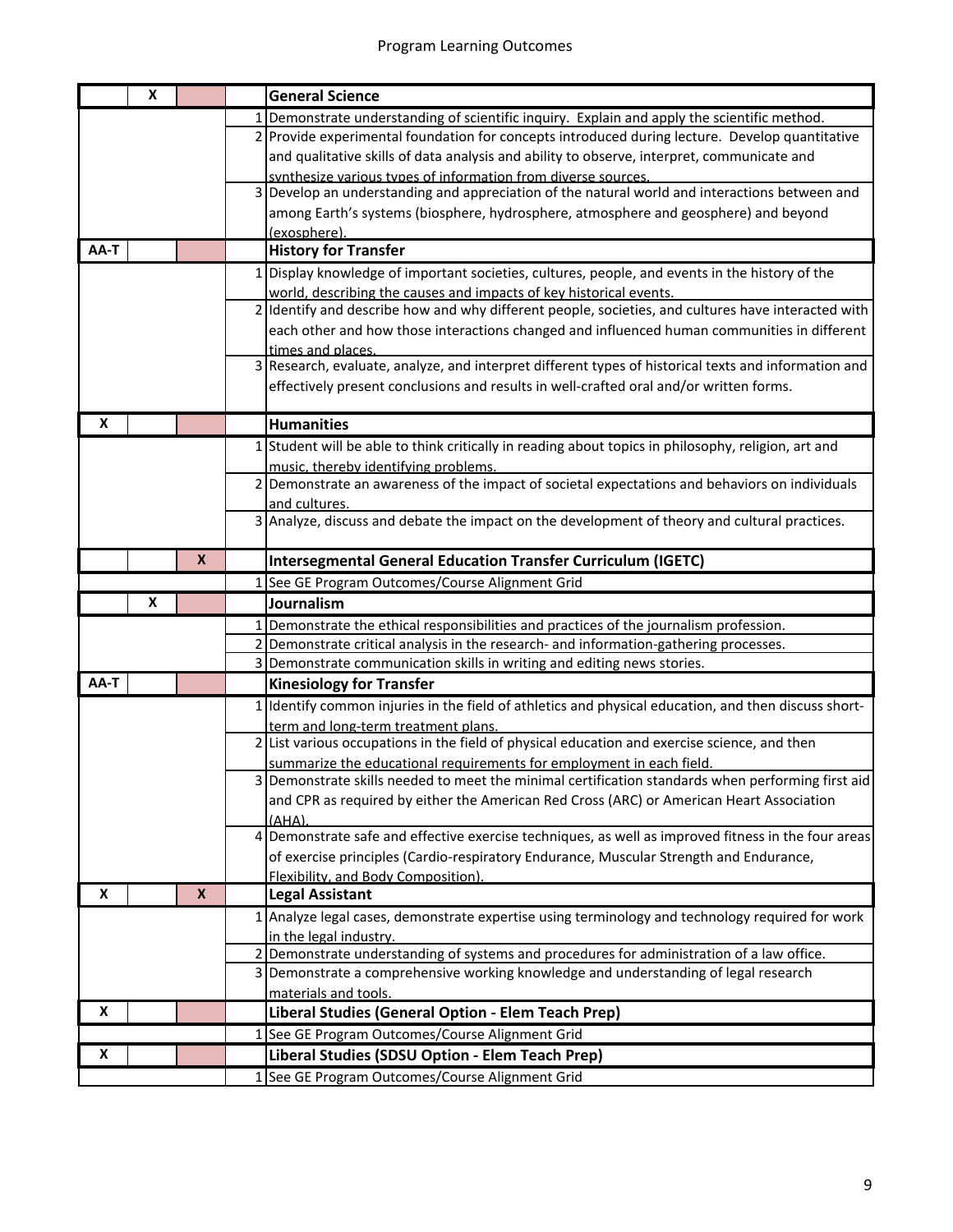|      | X      |                  |   | <b>Life Science</b>                                                                                                    |
|------|--------|------------------|---|------------------------------------------------------------------------------------------------------------------------|
|      |        |                  |   | 1 Students will demonstrate an understanding of fundamental biological concepts and knowledge                          |
|      |        |                  |   | of the structure and function of living organisms.                                                                     |
|      |        |                  |   | 2 Students will display competency with respect to the use of standard laboratory equipment and                        |
|      |        |                  |   | techniques commonly used in life science labs.                                                                         |
|      |        |                  |   | 3 Students will understand the process of scientific research and display critical thinking skills                     |
|      |        |                  |   | related to hypothesis development, experimentation and data interpretation.                                            |
|      |        |                  | 4 | Students will develop a foundation in biology strong enough to allow the successful completion                         |
|      |        |                  |   | of any attempted 200-level biology course(s).                                                                          |
|      | x      |                  |   | <b>Mathematics</b>                                                                                                     |
|      |        |                  |   | 1 Students will use mathematical reasoning to solve problems and a generalized problem solving                         |
|      |        |                  |   | process to work word problems.                                                                                         |
|      |        |                  |   | 2 Students will learn mathematics through modeling real-world situations.                                              |
|      |        |                  | 3 | Students will use appropriate technology to enhance their mathematical thinking and                                    |
|      |        |                  |   | understanding, solve mathematical problems, and judge the reasonableness of their results.                             |
|      | $AS-T$ |                  |   | <b>Mathematics for Transfer</b>                                                                                        |
|      |        |                  |   | 1 Students will use mathematical reasoning to solve problems and a generalized problem solving                         |
|      |        |                  |   | process to work word problems.                                                                                         |
|      |        |                  |   | 2 Students will learn mathematics through modeling real-world situations.                                              |
|      |        |                  |   | 3 Students will use appropriate technology to enhance their mathematical thinking and                                  |
|      |        | $\boldsymbol{X}$ |   | understanding, solve mathematical problems, and judge the reasonableness of their results.<br><b>Medical Assistant</b> |
|      |        |                  |   |                                                                                                                        |
|      |        |                  |   | 1 Successfully complete front office/administrative externship with an employer assessment of                          |
|      |        |                  |   | student.                                                                                                               |
|      |        |                  |   | 2 Successfully complete back office/clinical externship with an employer assessment of the                             |
|      |        |                  |   | student.<br>3 Successfully identify correct medical terminology used in patient care and procedures.                   |
|      | X      | $\mathsf{x}$     |   | <b>Multimedia and Web Development</b>                                                                                  |
|      |        |                  |   | 1 Produce and present ideas visually and apply principles of development in multimedia.                                |
|      |        |                  |   | 2 Demonstrate visual techniques and design web page and web layouts with appropriate software                          |
|      |        |                  |   | that is technically and visually sound.                                                                                |
|      |        |                  |   | 3 Create digital publications that are professionally designed and modified to fit the needs of                        |
|      |        |                  |   | clients.                                                                                                               |
| AA-T |        |                  |   | <b>Music for Transfer</b>                                                                                              |
|      |        |                  |   | 1 History: The student will know the stylistic and historic periods of music, and the music                            |
|      |        |                  |   | terminology needed to identify and understand all the elements of music.                                               |
|      |        |                  |   | 2 Music Theory: The student will have knowledge of key signatures, evolution of harmonic                               |
|      |        |                  |   | development and fundamental keyboard understanding and skills.                                                         |
|      |        |                  | 3 | Performing Skills: The student will gain performing skills in different types of repertoire from a                     |
|      |        |                  |   | variety of musical periods.                                                                                            |
|      | X      |                  |   | <b>Nursing - R.N. (Associate Degree)</b>                                                                               |
|      |        |                  |   | 1 Students meet or exceed pass rates set for national licensing exam (NCLEX-RN).                                       |
|      |        |                  |   | 2 Student cohort "complete on-time" rate.                                                                              |
|      |        |                  |   | 3 Students demonstrate comprehensive knowledge of registered nursing prior to exiting NURS                             |
|      |        |                  |   | 241.                                                                                                                   |
|      | X      | $\boldsymbol{x}$ |   | <b>Nursing - V.N. (Vocational)</b>                                                                                     |
|      |        |                  |   | 1 Students meet or exceed pass rates set for national licensing exam (NCLEX-VN).                                       |
|      |        |                  |   | 2 Student cohort "complete on-time" rate.                                                                              |
|      |        |                  |   | 3 Students demonstrate comprehensive knowledge of vocational nursing prior to exiting VN 132                           |
|      |        |                  |   |                                                                                                                        |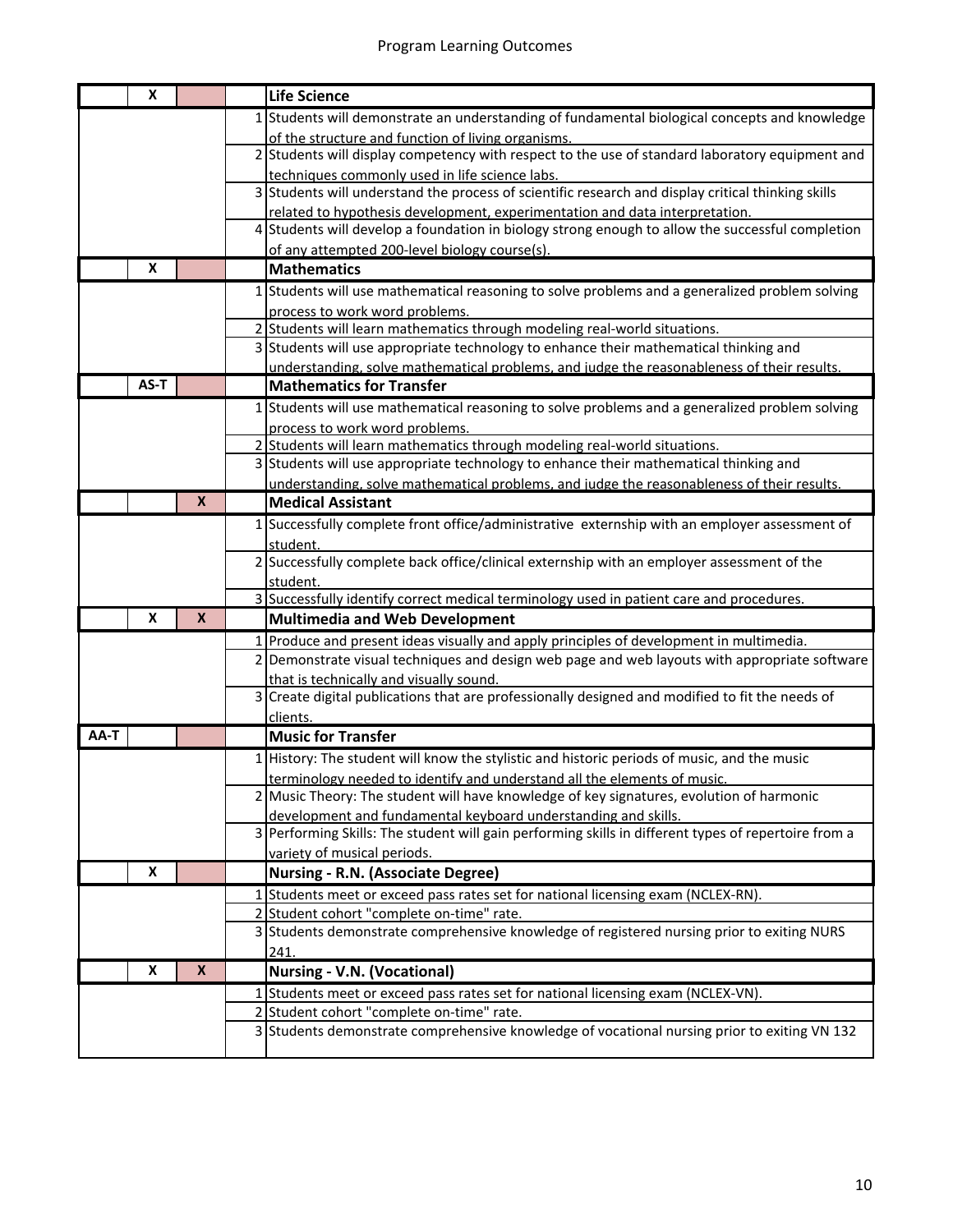|      | X | $\boldsymbol{X}$ | <b>Pharmacy Technician</b>                                                                           |
|------|---|------------------|------------------------------------------------------------------------------------------------------|
|      |   |                  | 1 Demonstrate knowledge of accurate calculations for oral and parenteral dosages.                    |
|      |   |                  | 2 Demonstrate knowledge of accurate medication compounding and identification of patients            |
|      |   |                  | that need to be counseled by a licensed pharmacist.                                                  |
|      |   |                  | 3 Demonstrate knowledge of legal requirements related to the pharmacy technician role.               |
|      | X |                  | <b>Physical Education</b>                                                                            |
|      |   |                  | 1 List various occupations in the field of physical education and exercise science, and then         |
|      |   |                  | summarize the educational requirements for employment in each field.                                 |
|      |   |                  | 2 Identify common injuries in the field of athletics and physical education, and then discuss short- |
|      |   |                  | term and long-term treatment plans.                                                                  |
|      |   |                  | 3 Demonstrate skills needed to meet the minimal certification standards when performing first aid    |
|      |   |                  | and CPR as required by either the American Red Cross (ARC) or American Heart Association             |
|      |   |                  | $(AHA)$ .                                                                                            |
|      |   |                  | 4 Demonstrate safe and effective exercise techniques, as well as improved fitness in the four areas  |
|      |   |                  | of exercise principles (Cardio-respiratory Endurance, Muscular Strength and Endurance,               |
|      |   |                  | Flexibility, and Body Composition).                                                                  |
|      | X |                  | <b>Physical Science</b>                                                                              |
|      |   |                  | 1 Be able to observe repeatable physical interactions, collect data and apply the scientific method  |
|      |   |                  | to identify their physical origins.                                                                  |
|      |   |                  | 2 Demonstrate, in a clear and concise manner, how to analyze and solve problems and to evaluate      |
|      |   |                  | and test the correctness of the proposed solution.                                                   |
|      |   |                  | 3 Demonstrate a proficiency in their oral and written communications of their scientific work and    |
|      |   |                  | ideas in group and/or laboratory exercises.                                                          |
| AA-T |   |                  | <b>Political Science for Transfer</b>                                                                |
|      |   |                  | Use critical thinking skills to develop an understanding of the international community.             |
|      |   |                  | 2 Develop an appreciation and understanding of the American political system from                    |
|      |   |                  | historical, political, economic, and social perspectives.                                            |
|      |   |                  | 3 Develop an understanding of the world's major political ideologies to include liberalism,          |
|      |   |                  | socialism, communism, and conservatism.                                                              |
|      | X |                  | <b>Pre-Engineering</b>                                                                               |
|      |   |                  | 1 Have a working knowledge of the theories and principles of physics in the areas of Newtonian       |
|      |   |                  | mechanics, gravitation, electricity and magnetism, wave motion and physical optics.                  |
|      |   |                  |                                                                                                      |
|      |   |                  | 2 Be acquainted with standard methods of mathematical analysis including trigonometry and            |
|      |   |                  | analytic geometry, differential and integral calculus, matrices and linear algebra, and the          |
|      |   |                  | solutions to differential equations.                                                                 |
|      |   |                  | 3 Can use the computer to store and process technical data, to access information remotely over      |
|      |   |                  | the internet. and as a computational tool related to the engineering process.                        |
| AA-T |   |                  | <b>Psychology for Transfer</b>                                                                       |
|      |   |                  | 1 Demonstrate understanding and analyze the major theoretical perspectives, historical trends,       |
|      |   |                  | and current research in psychology.                                                                  |
|      |   |                  | 2 Demonstrate and understanding of the interaction of the biological basis of behavior, cognition    |
|      |   |                  | and emotion with the environmental basis for behavior, cognition and emotion.                        |
|      |   |                  | 3 Demonstrate critical thinking by applying psychological theory and the scientific approach, to     |
|      |   |                  | understanding and solving diverse personal and social issues related to behavior and/or              |
|      |   |                  | cognition.                                                                                           |
| X    |   |                  | <b>Social Science</b>                                                                                |
|      |   |                  | 1 Demonstrate clear and effective writing about a specified social science concentration of study.   |
|      |   |                  | 2 Demonstrate clear and effective oral communication about a specified social science                |
|      |   |                  | concentration of study.                                                                              |
|      |   |                  | 3 Relate knowledge associated with a specified social science concentration of study to global and   |
|      |   |                  | indigenous perspectives.                                                                             |